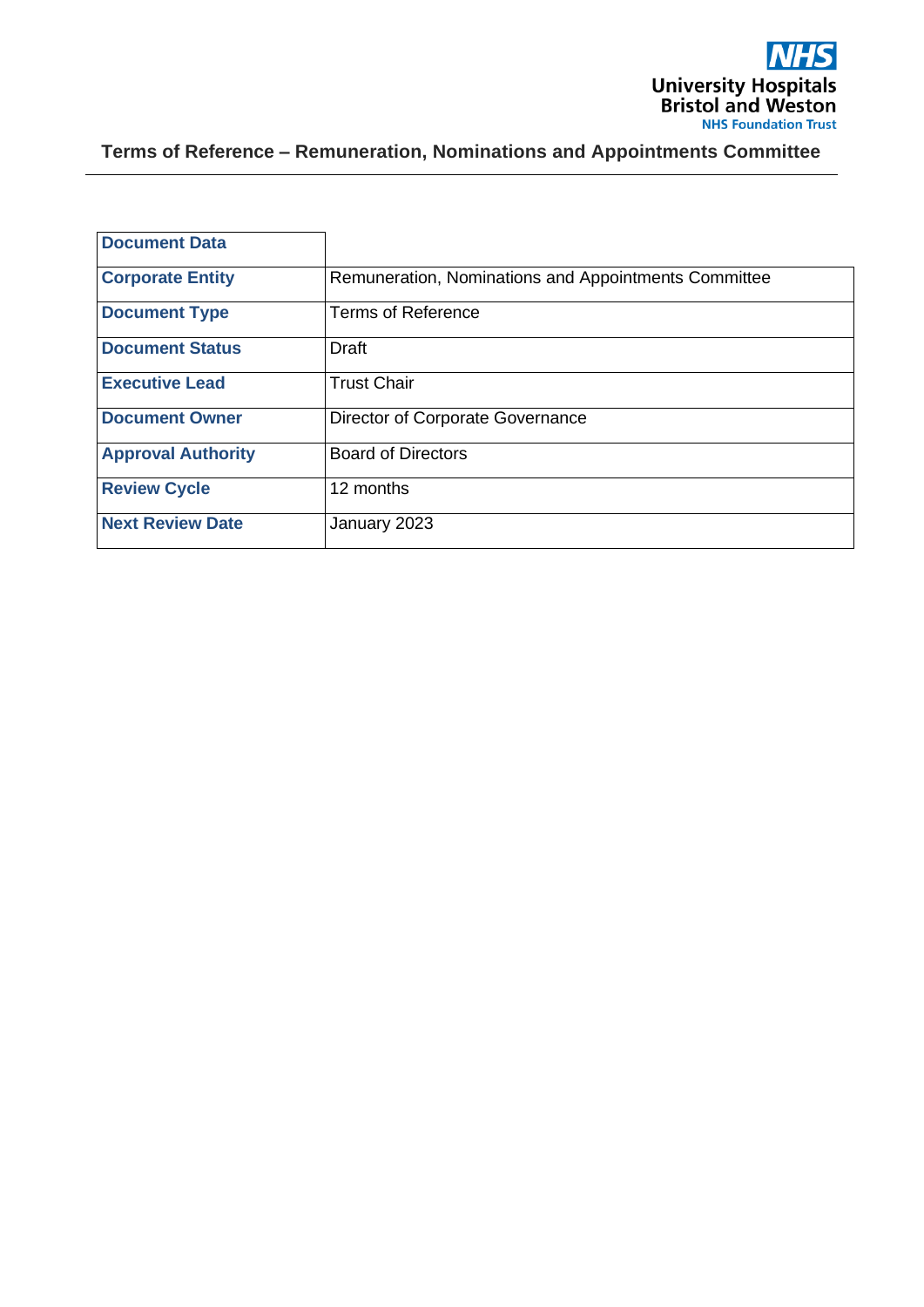| <b>Document Change Control</b> |                                 |                                             |                            |                                                                                                                                                                                                                                                                                                                                                                                            |
|--------------------------------|---------------------------------|---------------------------------------------|----------------------------|--------------------------------------------------------------------------------------------------------------------------------------------------------------------------------------------------------------------------------------------------------------------------------------------------------------------------------------------------------------------------------------------|
| Date of<br><b>Version</b>      | <b>Version</b><br><b>Number</b> | <b>Lead for</b><br><b>Revisions</b>         | Type of<br><b>Revision</b> | <b>Description of Revisions</b>                                                                                                                                                                                                                                                                                                                                                            |
|                                |                                 |                                             | (Major/Minor)              |                                                                                                                                                                                                                                                                                                                                                                                            |
| March<br>2009                  | 1.0                             | N/A                                         |                            | <b>Existing Version</b>                                                                                                                                                                                                                                                                                                                                                                    |
| 28/02/2012                     | 1.1                             | <b>TSec</b>                                 |                            | Major review for consideration by the Trust<br><b>Board of Directors</b>                                                                                                                                                                                                                                                                                                                   |
| 27/03/2012                     | 2.0                             | <b>TSec</b>                                 |                            | Minor revisions to the purpose of the<br>Committee following direction of the Trust<br><b>Board of Directors</b>                                                                                                                                                                                                                                                                           |
| 14/11/2014                     | 3.0                             | Director of<br>Workforce &<br>OD /Trust Sec |                            | Revisions in line with FTN Good Governance<br>compendium and best practice. With a view<br>to combining Remuneration Committee and<br>Nomination and Appointments Committee                                                                                                                                                                                                                |
| 28/04/16                       | 4.0                             | <b>Trust</b><br>Secretary                   |                            | Annual review for consideration by the Trust<br><b>Board of Directors</b>                                                                                                                                                                                                                                                                                                                  |
| 12/05/2017                     | 5.0                             | <b>Trust</b><br>Secretary                   |                            | Annual review for consideration by the Trust<br>Board of Directors. Minor amendment to<br>section 3.3 ensuring clarity of the reporting on<br>the annual statement on remuneration.                                                                                                                                                                                                        |
| 18/04/2018                     | 6.0                             | <b>Deputy Trust</b><br>Secretary            |                            | Annual review for consideration by the<br>Committee and the Board of Directors. Minor<br>amendments for clarity/consistency and to:<br>a) Change the Chair of the Committee<br>from the Vice-Chair of the Board of<br>Directors to the Chair of the Board of<br><b>Directors</b><br>Clarify that the Trust Secretary or their<br>nominated deputy may minute meetings of<br>the committee. |
| 25/11/2019                     | 7.0                             | Director of<br>Corporate<br>Governance      |                            | Annual review for consideration by the<br>Committee and the Board of Directors.<br>Amended to include stakeholder information<br>and analysis (paragraph 2).                                                                                                                                                                                                                               |
| 18/06/2021                     | 8.0                             | Director of<br>Corporate<br>Governance      |                            | Annual review. Updated logo and changes to<br>section 8.1.5 to clarify that the committee will<br>consider and comment on changes to the job<br>description for an executive director as<br>opposed to the previous wording of preparing<br>a job description.                                                                                                                             |
| 28/01/2022                     | 8.0                             | Head of<br>Corporate<br>Governance          | Moderate                   | Minor formatting and minor revision to<br>language of 5.7                                                                                                                                                                                                                                                                                                                                  |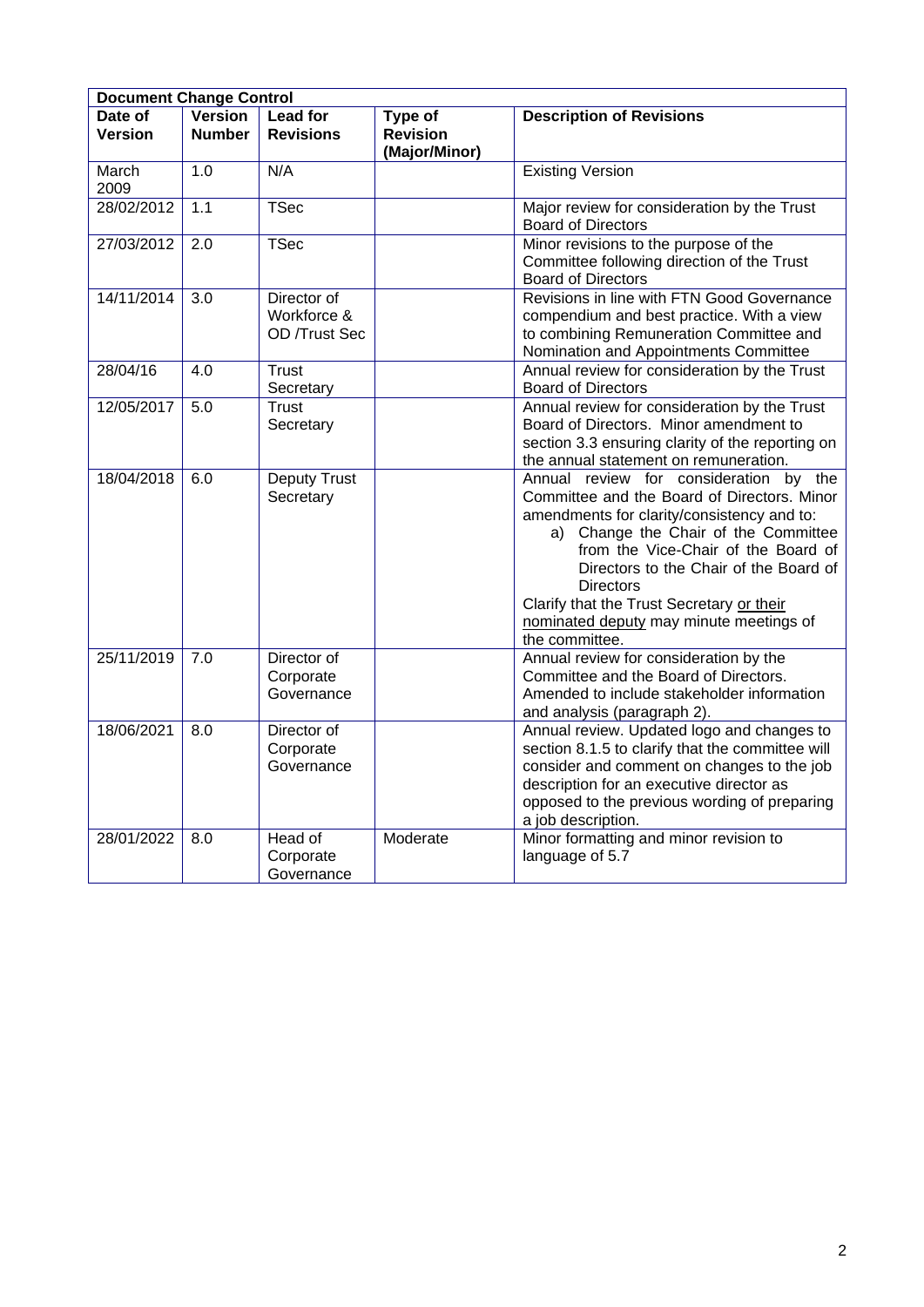# **Table of Contents**

|              | <b>Purpose</b>                        | 4 |
|--------------|---------------------------------------|---|
| $\mathbf{2}$ | <b>Context</b>                        | 4 |
| $\mathbf{2}$ | <b>Authority</b>                      | 6 |
| 3            | <b>Reporting</b>                      | 6 |
| 4            | <b>Membership</b>                     | 6 |
| 5            | Quorum                                |   |
| 6            | <b>Secretary</b>                      |   |
|              | <b>Duties</b>                         |   |
|              | Appointment                           |   |
|              | Remuneration                          | 8 |
| 8            | <b>Notice and Conduct of Meetings</b> | 8 |
| 9            | <b>Minutes of Meetings</b>            | 9 |
| 10           | <b>Frequency</b>                      | 9 |
| 11           | <b>Review Terms of Reference</b>      | 9 |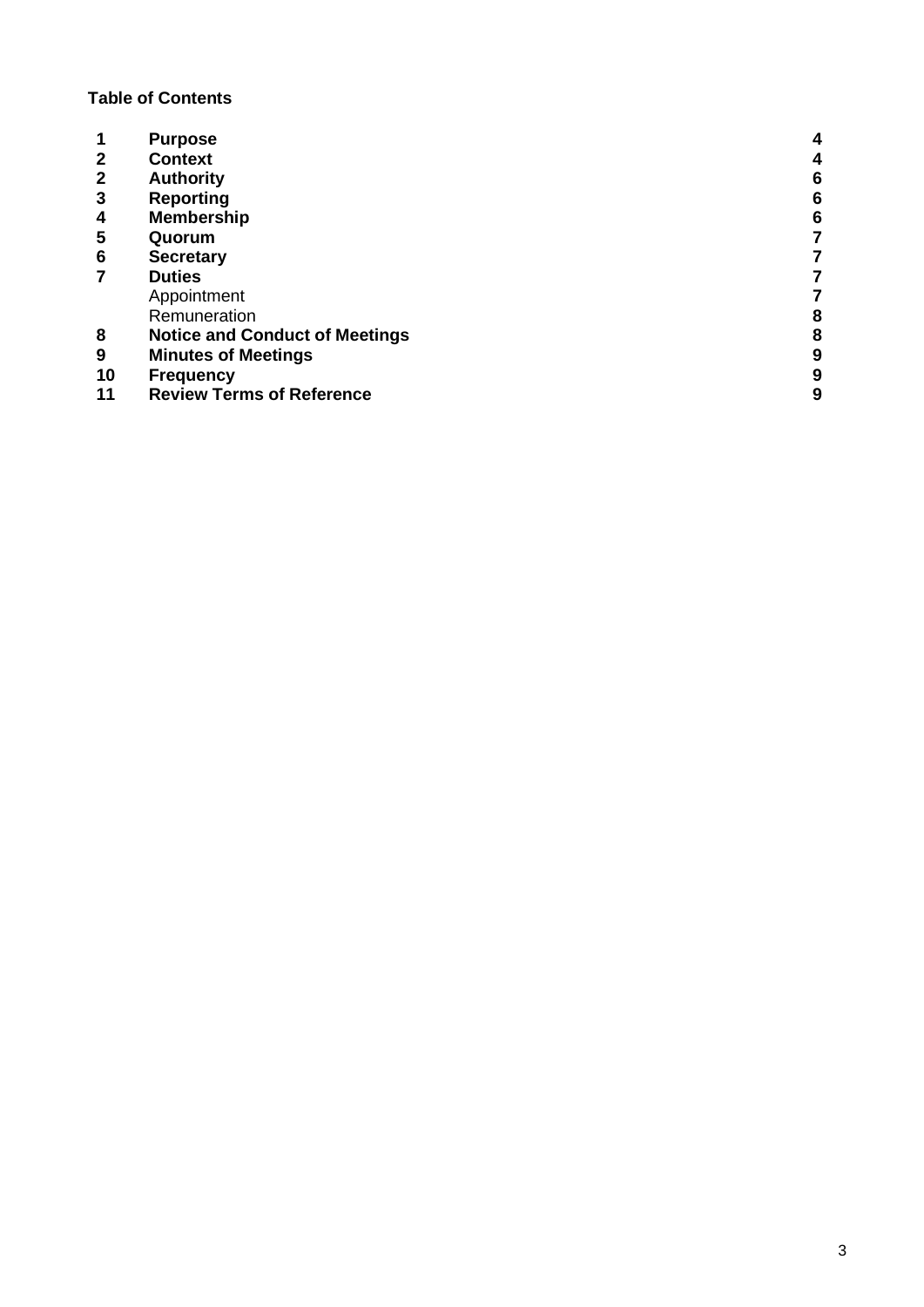# **1. Purpose**

- 1.1. To be responsible for identifying and appointing candidates to fill all the Executive Director positions on the Board and for determining their remuneration and other conditions of service.
- 1.2. When appointing the Chief Executive, the committee shall be the committee described in Schedule 7, 17(3) of the National Health Service Act 2006 (the Act). When appointing the other Executive Directors the committee shall be the committee described in Schedule 7, 17(4) of the Act.

# **2. Context**

# **Stakeholder Community**

- 2.1. The Remuneration, Nominations and Appointments Committee's primary responsibility is to the Board of Directors, as detailed above. However, in order to discharge these responsibilities appropriately the Committee must work in close partnership with a number of internal and external Stakeholders. These Stakeholders influence the work of the Committee by:
	- establishing external benchmark standards and requirements
	- providing / receiving assurance on the suitability and efficacy of the Trust's approach.

The Stakeholders of the Remuneration, Nominations and Appointments Committee are identified below:

Internal (accountable to)

- Board of Directors
- Council of Governors

External

- NHS Improvement
- HM Treasury
- NHS Business Authority.

#### **Stakeholder Analysis**

- 2.2. The Terms of Reference and the responsibilities of the Remuneration, Nominations and Appointments are dependent on an accurate understanding of the Stakeholder community and their associated requirements, especially any deliverables that are required, either from or by the Committee.
- 2.3. The following table provides an analysis of the requirements and dependencies associated with the Remuneration, Nominations and Appointments Stakeholder Community.
- 2.4. **Requirements from Remuneration, Nominations and Appointments Committee**  Explains what the Committee is required to do based on the requirements of the stakeholder.
- 2.5. **Inputs into Remuneration, Nominations and Appointments Committee** Explains what needs to be provided into the Committee to allow it to fulfil the requirements of the stakeholder.

|                             | <b>Requirements from RN&amp;AC</b> |                            | <b>Inputs to RN&amp;AC</b> |                      |
|-----------------------------|------------------------------------|----------------------------|----------------------------|----------------------|
| <b>Stakeholder</b>          | General                            | <b>Formal Deliverables</b> | General                    | Formal               |
|                             |                                    |                            |                            | <b>Deliverables</b>  |
| Board of Directors and      | Identifying and                    |                            |                            | Job descriptions for |
| <b>Council of Governors</b> | appointing                         |                            |                            | roles                |
|                             | candidates to                      |                            |                            | Proposed salary for  |
|                             | fill all the                       |                            |                            | roles                |
|                             | Executive                          |                            |                            | Description of the   |
|                             | Director                           |                            |                            | recruitment process  |
|                             | positions on the                   |                            |                            | Advice on the        |
|                             | Board and for                      |                            |                            | appointment of       |
|                             | determining                        |                            |                            |                      |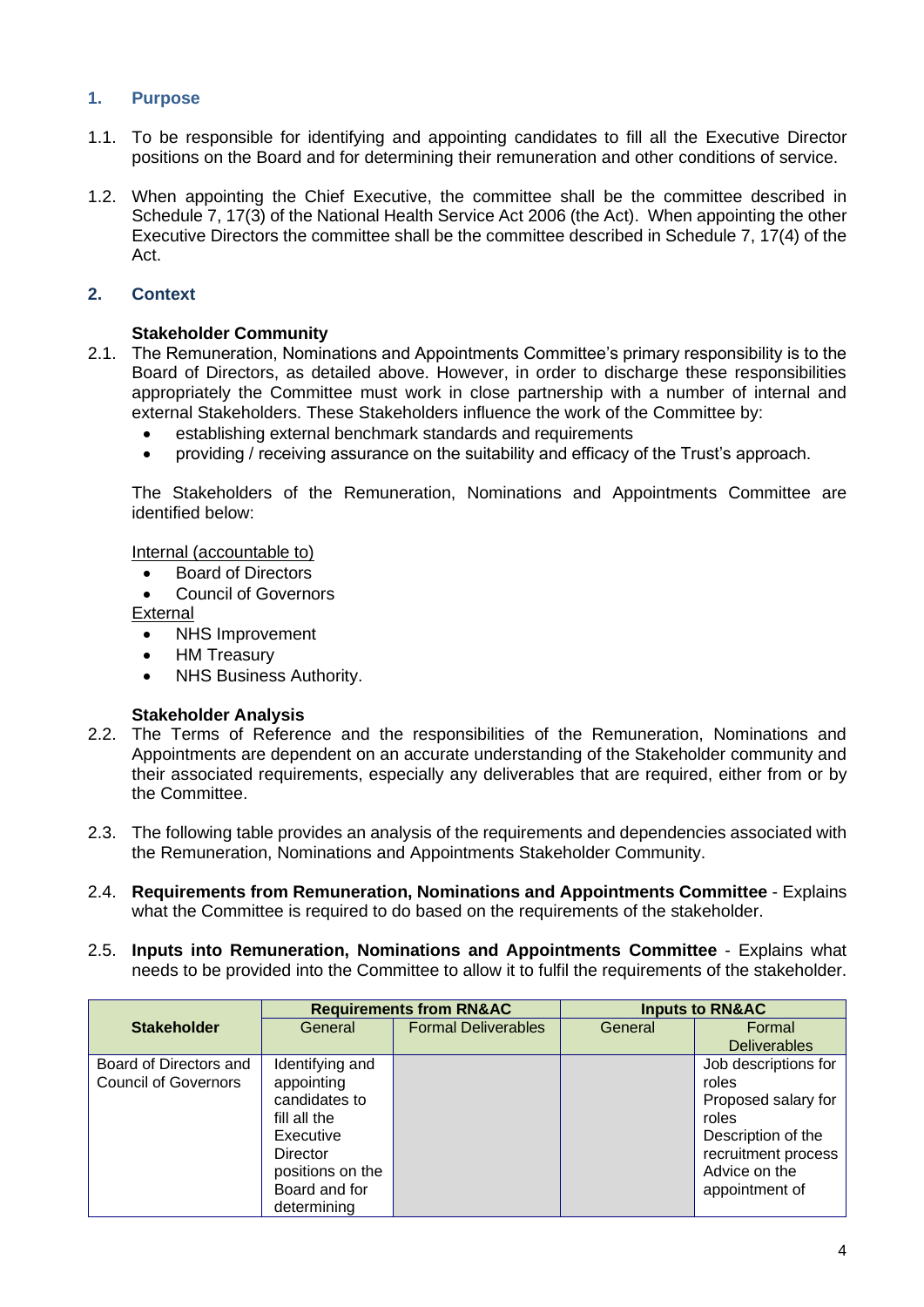| their<br>remuneration<br>and other<br>conditions of<br>service. | executive<br>recruitment support<br>(All section 8.1) |
|-----------------------------------------------------------------|-------------------------------------------------------|
|-----------------------------------------------------------------|-------------------------------------------------------|

|                                  | <b>Requirements from RN&amp;AC</b>                                                                                                                                                           |                                                                 | <b>Inputs to RN&amp;AC</b> |                                                                                            |
|----------------------------------|----------------------------------------------------------------------------------------------------------------------------------------------------------------------------------------------|-----------------------------------------------------------------|----------------------------|--------------------------------------------------------------------------------------------|
| <b>Stakeholder</b>               | General                                                                                                                                                                                      | <b>Deliverables</b>                                             | General                    | <b>Deliverables</b>                                                                        |
| <b>NHS Improvement</b>           | Guidance on pay<br>for Very Senior<br>Managers in NHS<br>Trusts and<br>Foundation<br><b>Trusts</b>                                                                                           | Review of salaries on<br>appointment and<br>annually thereafter |                            | Annual salary review<br>with benchmarking<br>information (8.2)                             |
| <b>NHS Improvement</b>           | Best practice<br>principles and<br>processes to help<br><b>Board of Directors</b><br>to maintain good<br>quality corporate<br>governance.<br>(NHS Foundation<br>Trust Code of<br>Governance) |                                                                 |                            | Annual review of<br>Board skills and<br>knowledge mix.<br>(8.1.1)                          |
| <b>HM Treasury</b>               | Guidance about<br>the appointment<br>of 'office holders'                                                                                                                                     |                                                                 |                            | Report on proposed<br>off-payroll<br>appointments at<br>VSM (8.1.9)                        |
| <b>NHS Business</b><br>Authority | Guidance on the<br>administration of<br>the NHS Pension<br>Scheme                                                                                                                            |                                                                 |                            | NHS pensions and<br>disclosure of Senior<br>Managers'<br>Remuneration<br>(Greenbury) (9.2) |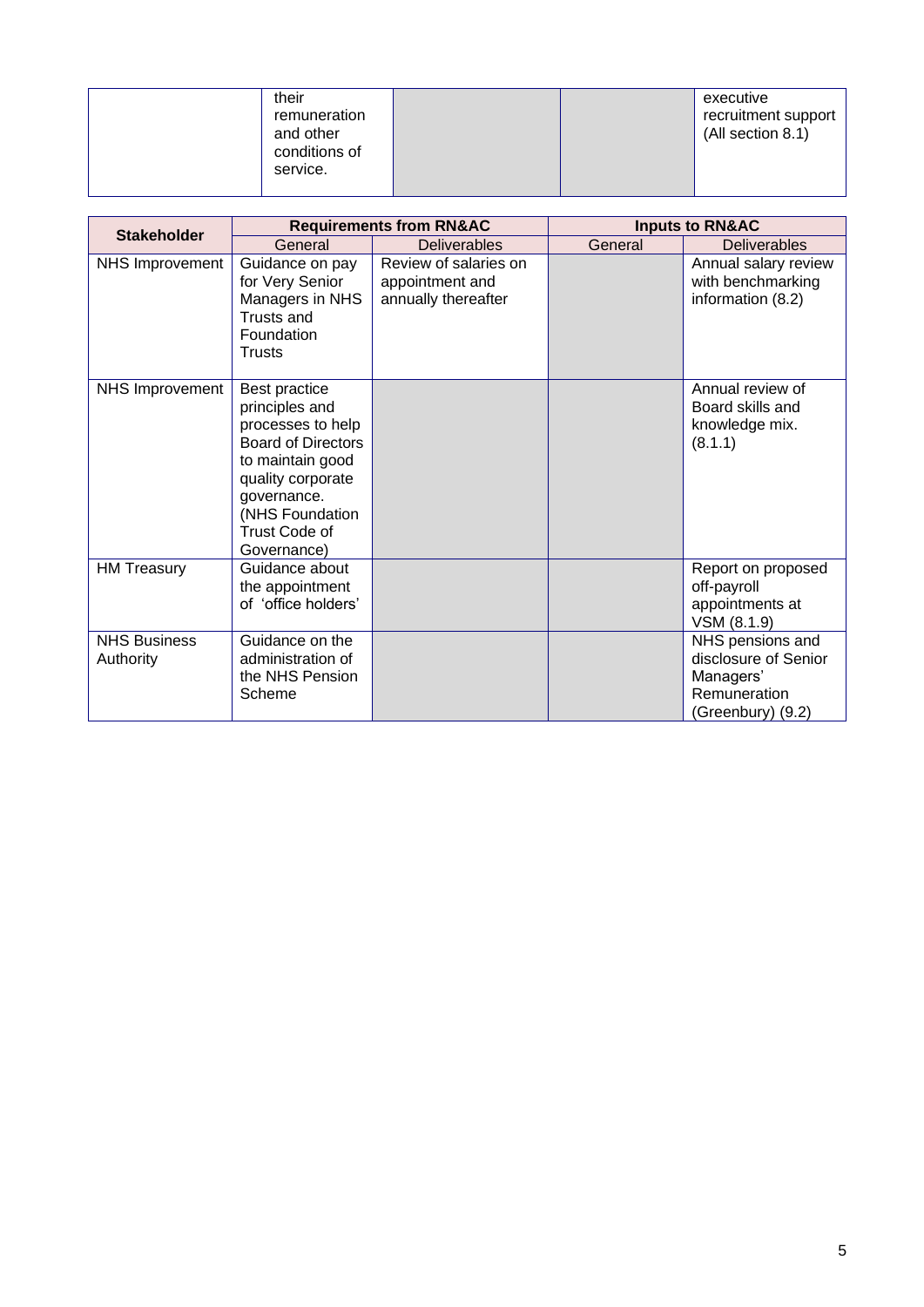# **3. Authority**

- 3.1. The Remuneration, Nominations and Appointments Committee (the Committee) is constituted as a standing committee of the Trust's Board of Directors (the Board). Its constitution and terms of reference shall be as set out below, subject to amendment at future Board meetings.
- 3.2. The committee is authorised by the Board to act within its terms of reference. All members of staff are directed to co-operate with any request made by the committee.
- 3.3. The committee is authorised by the Board to instruct professional advisors and request the attendance of individuals and authorities from outside the t=Trust with relevant experience and expertise if it considers this necessary for or expedient to the exercise of its functions.
- 3.4. The committee is authorised to obtain such internal information as is necessary and expedient to the fulfilment of its functions

# **4. Reporting**

- 4.1. The committee Chair shall report to the Trust Board of Directors on all proceedings undertaken within its duties and responsibilities.
- 4.2. The committee shall make whatever recommendations to the Trust Board of Directors it deems appropriate on any area within its remit where action or improvement is needed.
- 4.3. The Committee Chair (on behalf of the Remuneration, Nominations and Appointments Committee) shall make a statement in the annual report about its activities and the process used to decide remuneration.
- 4.4. The Committee shall make information available regarding the attendance of all members at Committee meetings.

# **5. Membership**

- 5.1. The membership of the committee shall consist of:
	- The Trust Chair
	- The other Non-Executive Directors of the Board
- 5.2. And in addition, when appointing Executive Directors other than the Chief Executive: • The Chief Executive
- 5.3. The Trust Chair shall Chair the Committee.
- 5.4. Only members of the Committee have the right to attend Committee meetings.
- 5.5. At the invitation of the Committee, meetings shall normally be attended by the:
	- Chief Executive Officer
	- Director of People
- 5.6. Other persons may be invited by the Committee to attend a meeting so as to assist in deliberations, at the discretion of the Chair.
- 5.7. Any member or non-member, including the secretary to the Committee, will be asked to leave the meeting should their own conditions of employment be the subject of discussion.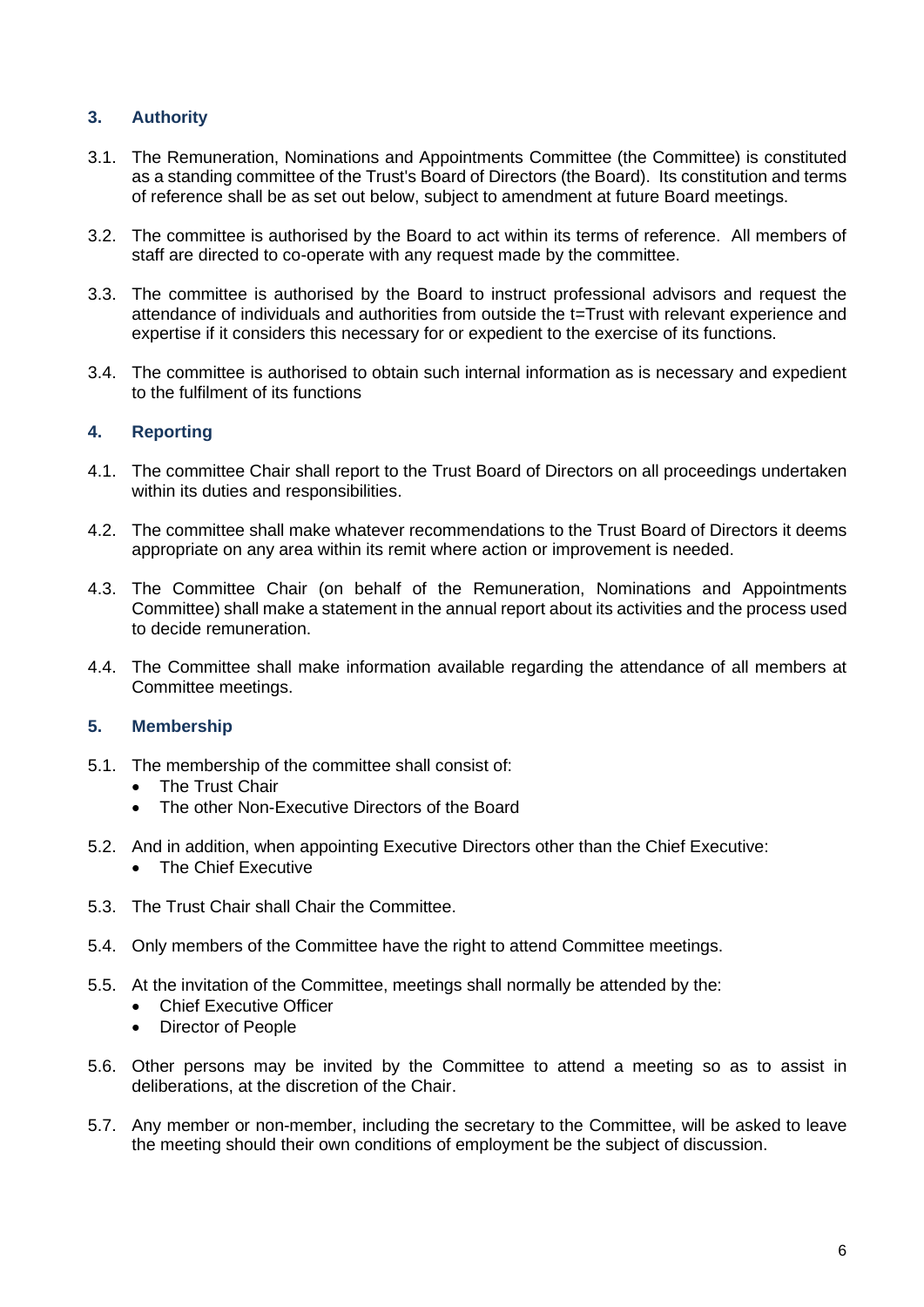# **6. Quorum**

- 6.1. The quorum necessary for the transaction of business shall be the Chair of the Committee and three independent Non-Executive Directors.
- 6.2. A duly convened meeting at which a quorum is present shall be competent to exercise all or any of the powers and discretions exercisable by the Committee.

# **7. Secretary**

7.1. The Trust Secretary shall be secretary to the Committee.

# **8. Duties**

# **Appointments**

- 8.1. The Committee will:
- 8.1.1.Regularly review the structure, size and composition (including the skills, knowledge, experience and diversity) of the Board, making use of the output of the board evaluation process as appropriate, and make recommendations to the Board, and Nomination Committee of the Council of Governors, as applicable, with regard to any changes.
- 8.1.2.Give full consideration to and make plans for succession planning for the Chief Executive and other Executive Directors taking into account the challenges and opportunities facing the trust and the skills and expertise needed on the Board in the future.
- 8.1.3.Keep the leadership needs of the Trust under review at executive level to ensure the continued ability of the trust to operate effectively in the health economy.
- 8.1.4.Be responsible for identifying and appointing candidates to fill posts within its remit as and when they arise.
- 8.1.5.When a vacancy is identified, evaluate the balance of skills, knowledge and experience on the Board, and its diversity, and in the light of this evaluation, consider and comment on a description of the role and capabilities required for the particular appointment prepared by the Chief Executive. In identifying suitable candidates the Committee shall use open advertising or the services of external advisers to facilitate the search; consider candidates from a wide range of backgrounds; and consider candidates on merit against objective criteria.
- 8.1.6.Ensure that a proposed Executive Director's other significant commitments (if applicable) are disclosed before appointment and that any changes to their commitments are reported to the Board as they arise.
- 8.1.7.Ensure that proposed appointees disclose any business interests that may result in a conflict of interest prior to appointment and that any future business interests that could result in a conflict of interest are reported.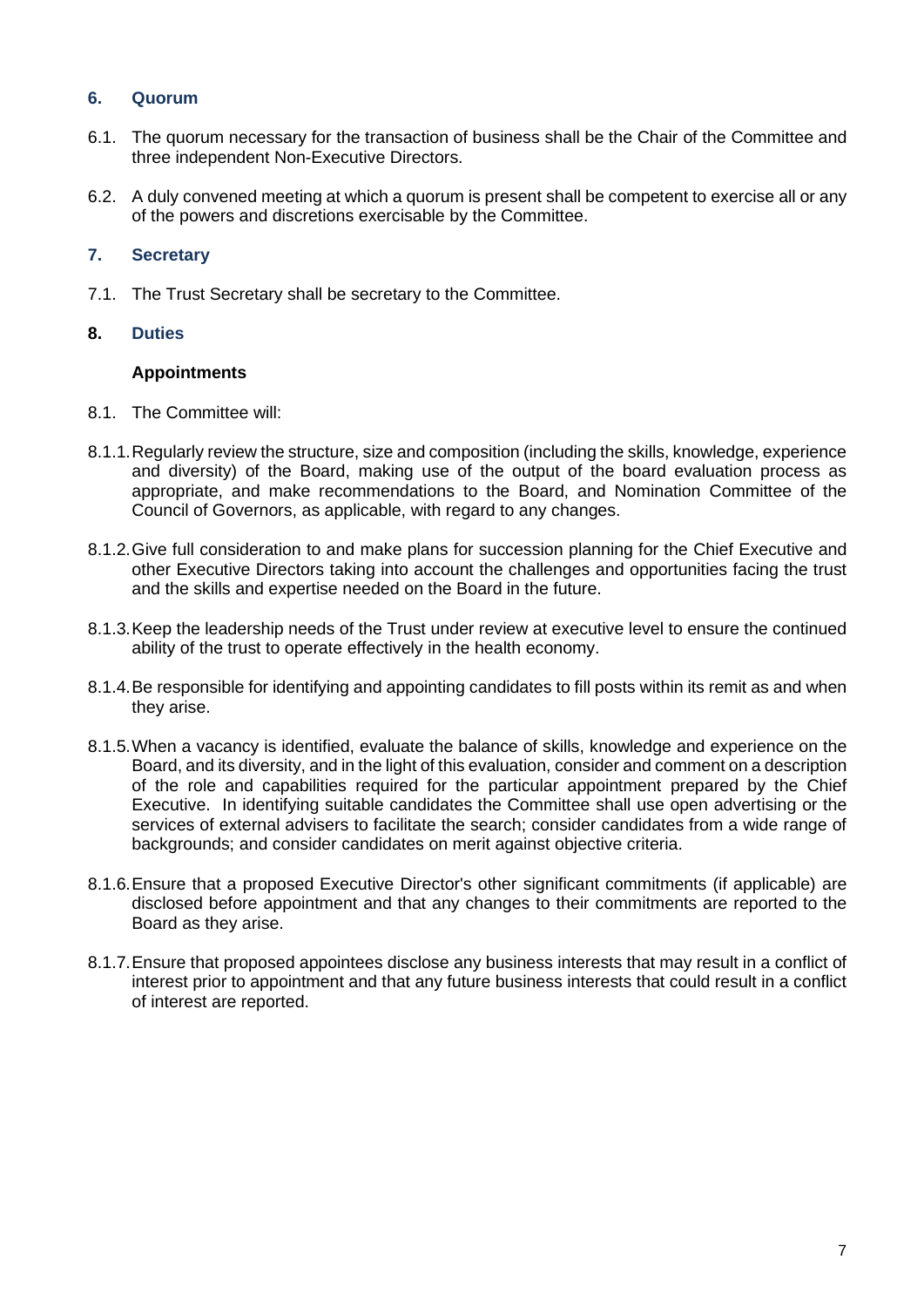- 8.1.8.Consider any matter relating to the continuation in office of any Board Executive Director including the suspension or termination of service of an individual as an employee of the trust, subject to the provisions of the law and their service contract.
- 8.1.9.Ensure that guidance from HM Treasury is considered where any off payroll appointments are proposed.

# **9. Remuneration**

The Committee will:

- 9.1.1.Establish and keep under review a remuneration policy in respect of Executive Board Directors.
- 9.1.2.Consult the Chief Executive about proposals relating to the remuneration of the other Executive Directors.
- 9.1.3.In accordance with all relevant laws, regulations and trust policies, decide and keep under review the terms and conditions of office of the trust's Executive Directors, including:
	- Salary, including any performance-related pay or bonus;
	- Provisions for other benefits, including pensions and cars;
	- Allowances;
	- Payable expenses;
	- Compensation payments.
- 9.1.4.In adhering to all relevant laws, regulations and trust policies establish levels of remuneration which are sufficient to attract, retain and motivate Executive Directors of the quality and with the skills and experience required to lead the trust successfully, without paying more than is necessary for this purpose, and at a level which is affordable for the Trust;
- 9.1.5.Use national guidance and market benchmarking analysis in the annual determination of remuneration of Executive Directors, while ensuring that increases are not made where trust or individual performance do not justify them;
- 9.1.6.Be sensitive to pay and employment conditions elsewhere in the Trust.
- 9.1.7.Monitor and assess the output of the evaluation of the performance of individual Executive Directors, and consider this output when reviewing changes to remuneration levels.
- 9.1.8.Advise upon and oversee contractual arrangements for executive directors, including but not limited to termination payments to avoid rewarding poor performance.

# **10. Notice and Conduct of Meetings**

- 10.1. The Secretary shall call meetings of the Committee at the request of the Chair not less than ten clear days prior to the date of the meeting.
- 10.2. Unless otherwise agreed, notice of each meeting confirming the venue, time and date, together with an agenda of items to be discussed, shall be available to each member of the Committee and where appropriate, other persons required to attend, no later than three working days before the date of the meeting,